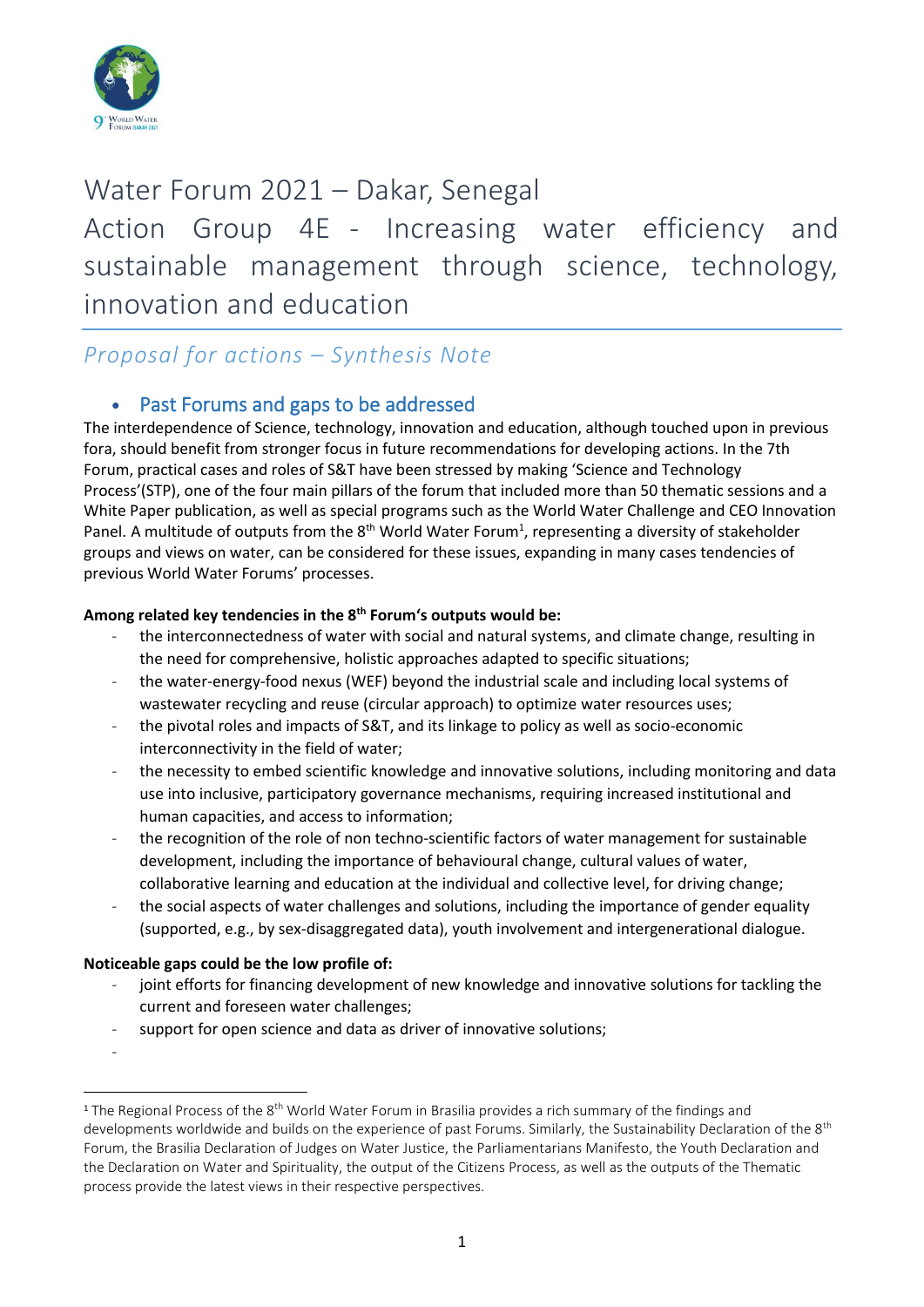

- recognition of the need for the approaches considering interlinkage between innovation and policy and providing a research-innovation-policy interface to water-related multi-stakeholders that should lead to an effective Implementation of Solutions;
- conditions for positive dynamics of increased technical and economic efficiency, to avoid unsustainable practices due to purpose and scaling, with social and environmental impacts;
- concrete scientific inter- and trans-disciplinary approaches to combine science, technology, innovation and education, including between the natural and engineering, and the social and human sciences.

Gathering a plurality of stakeholders' expressions could be more impactful when integrated in a joint statement, to be heard, amplified and understood more easily, to then inform and translate into support for innovative and sustainable action.

• **What are the expectations on substance and outcomes for the forum based on the discussions**  In order to bridge the above identified gaps, three actions are proposed for discussion within the Action Group 4.E. These three proposed actions include contributions from many of the institutions involved in the Action Group.

**1. Financing innovation: novel means and tools, technical and non-technical solutions to leverage knowledge, education, science and innovation required for solving water challenges** and achieving UN SDGs: there is a need to engage with research and innovation funders for defining and implementing new joint actions in a structured and coordinated way. This should allow creating critical financing mass for investing in innovative approaches and solutions and overcoming some of the key known barriers (e.g. fragmentation of actions and landscape, discontinuity between science and innovation programmes, low level of results uptake by policies and markets) which limits impacts delivery.

| <b>Title</b>                                            | Objectives                                                                                                         | New or<br>existing<br>action | <b>Expected results</b>                                                                                                                                                                                                               | Stakeholder<br>s involved                                                         | Geographic<br>scale/catego<br>ry | Propon<br>ent/s                               |
|---------------------------------------------------------|--------------------------------------------------------------------------------------------------------------------|------------------------------|---------------------------------------------------------------------------------------------------------------------------------------------------------------------------------------------------------------------------------------|-----------------------------------------------------------------------------------|----------------------------------|-----------------------------------------------|
| Continued<br>Funding for<br>Research and<br>Innovation  | Identify modalities of<br>such RDI funding<br>cooperation and<br>interested parties<br>which could join<br>forces. | Existing                     | Engage with research<br>and innovation funders<br>for defining and<br>implementing new joint<br>actions in relation with<br>identified scientific<br>priorities.<br>Accelerate research,<br>development and<br>disseminate innovation | Research<br>and<br>Innovation<br>Ministries,<br>RDI funders,<br>RDI End-<br>users | Worldwide                        | <b>ANR</b>                                    |
| Funding<br>Innovations<br>transfer into<br>Water sector | investment initiatives<br>and scaling<br>mechanisms for<br>innovative<br>technologies in<br>Africa's water sector  | <b>New</b>                   | Scaling up mechanisms<br>for innovative<br>technologies and<br>approaches and<br>developing<br>mechanisms for raising<br>the level of                                                                                                 | Agriculture<br>sector,<br>innovators                                              | Africa                           | <b>UNESC</b><br>$\Omega$<br>Eastern<br>Africa |

#### **Action 1 "SUB-PROJECTS" from AG 4E members**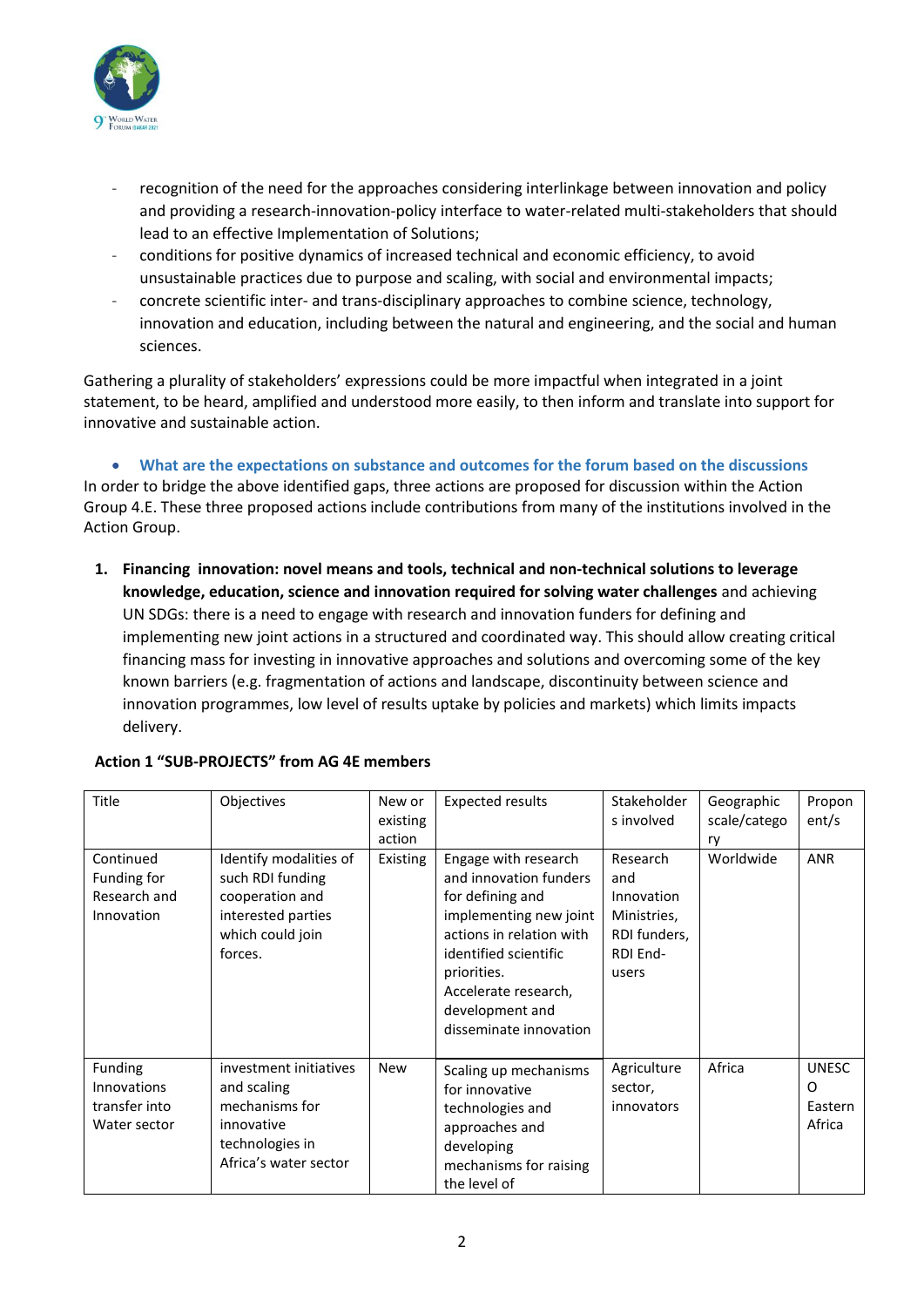

|                                              |                                                                                |            | investments in water<br>through the<br>development business<br>and investment plans                                                                                                 |                                                                                |        |                   |
|----------------------------------------------|--------------------------------------------------------------------------------|------------|-------------------------------------------------------------------------------------------------------------------------------------------------------------------------------------|--------------------------------------------------------------------------------|--------|-------------------|
| Funding for<br>reforming Water<br>governance | Enhance management<br>and governance of<br>Transboundary<br>Aquifers in Africa | <b>New</b> | reforming/updating<br>legal, policy and<br>institutional<br>arrangements,<br>strengthening capacity<br>and implementing<br>collective measures at<br>national and regional<br>level | Policy-<br>makers,<br>water<br>resources<br>managers at<br>different<br>scales | Africa | <b>UNESC</b><br>0 |

**2. Establishing a permanent and efficient Science – Innovation – Policy – Education Dialogue for implementing solutions at local level**: Main aims are to identify key gaps for achieving policies and their implementation at all relevant scales and to prioritise interdisciplinary water research, development and innovation (RDI) in the Political Agenda, as key for developing innovative and affordable solutions to achieve SDG 6 and water-related SDGs. For implementation, education and behavioural changes are pivotal. The action will have a strong focus on innovations and solutions developed in Africa and the Global South.

| Title                                                                                                                         | Objectives                                                                                                                                                                                          | New or<br>existing<br>action | <b>Expected results</b>                                                                                                                                                                                    | <b>Stakeholders</b><br>involved                                                   | Geographic<br>scale/category                                    | Proponent/s                                                    |
|-------------------------------------------------------------------------------------------------------------------------------|-----------------------------------------------------------------------------------------------------------------------------------------------------------------------------------------------------|------------------------------|------------------------------------------------------------------------------------------------------------------------------------------------------------------------------------------------------------|-----------------------------------------------------------------------------------|-----------------------------------------------------------------|----------------------------------------------------------------|
| Multi-<br>stakeholder<br>dialogue on<br>bottom-up<br>approaches<br>to climate<br>change<br>adaptation                         |                                                                                                                                                                                                     | Existing                     | Case studies on<br>sustainable<br>approach to climate<br>change adaptation<br>from Africa, Latin<br>America and Asia                                                                                       | All interested<br>stakeholders                                                    | Africa, Latin<br>America and<br>Asia                            | <b>UNESCO</b><br>Harare                                        |
| Science-<br>Education-<br>Policy<br>Dialogue                                                                                  | <b>Evolving Education</b><br>and Training for<br><b>Human Capacity</b><br>Development to<br>Update and Reform<br>Africa's Water Sector<br>to Face Risks and<br>Challenges of Today<br>and Tomorrow" | Existing                     | Increase research,<br>data-sharing,<br>technology transfer<br>and human capacity<br>development<br>challenges                                                                                              | Junior &<br>senior<br>professionals<br>and<br>technicians in<br>Africa's<br>Water | Africa                                                          | <b>UNESCO</b><br>Brussels,<br>Joint<br>Research<br>Centre (EC) |
| <b>Mayor WINS</b><br>- Water<br>Innovation<br><b>Networking</b><br>for the SDGs<br>among small<br>and medium-<br>sized cities |                                                                                                                                                                                                     | Existing                     | Network to share<br>evidence-based<br>knowledge and<br>experience with<br>each other, linking<br>with centres of<br>excellence on water<br>policy at various<br>universities and<br>scientific institutes. | Cities                                                                            | Asia-<br>Pacific/global,<br>small and<br>medium sized<br>cities | <b>UNESCO</b><br>Jakarta                                       |

#### **Action 2 "SUB-PROJECTS" from AG 4E members**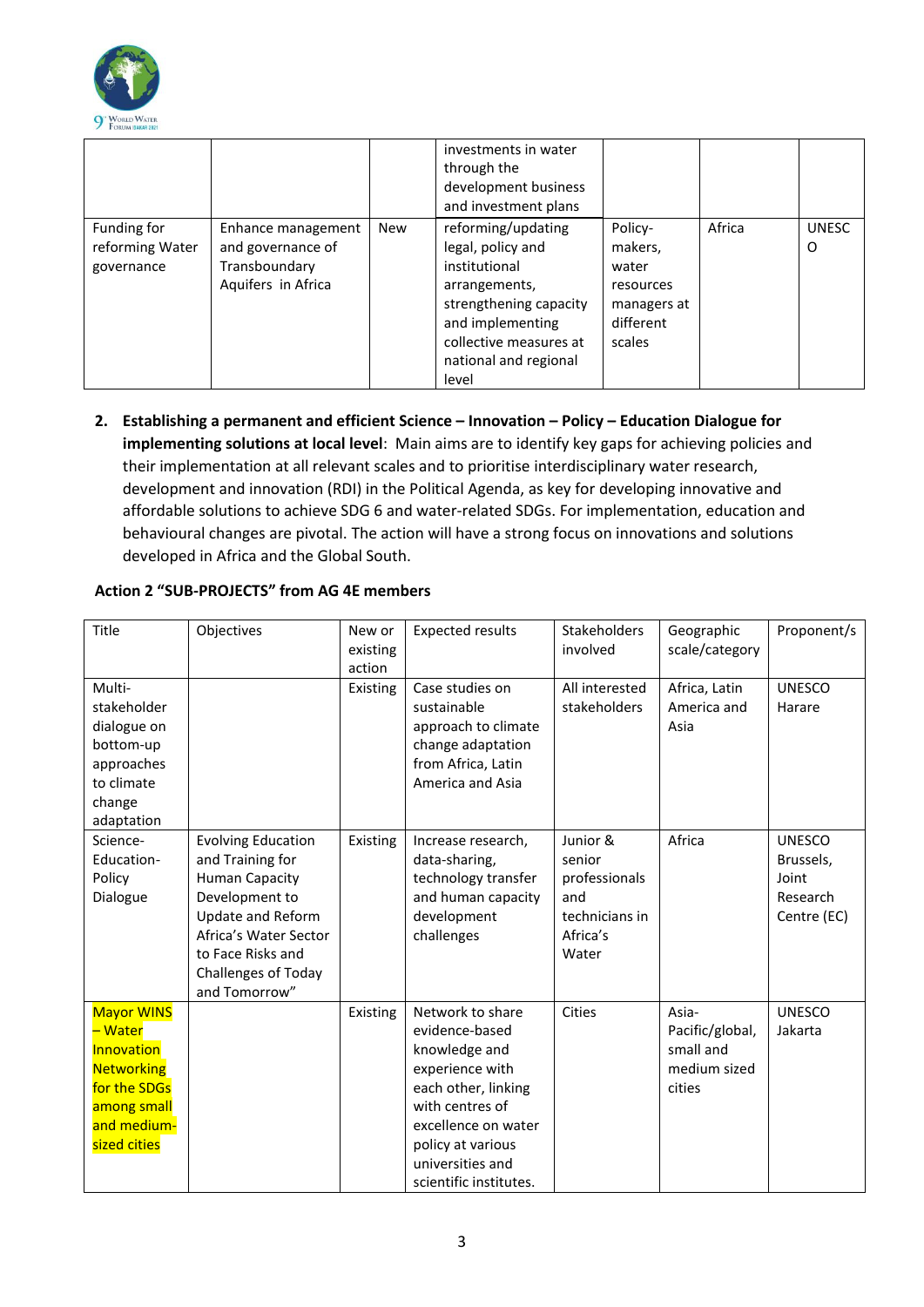

| Science-<br>evidence<br>information | Develop or reinforce<br>platforms to share<br>data and knowledge,<br>link and combine<br>them in<br>multidisciplinary<br>collaborative | Efficient accounting<br>and monitoring<br>systems to guide<br>decision-makings | Global | <b>Senegal</b> |
|-------------------------------------|----------------------------------------------------------------------------------------------------------------------------------------|--------------------------------------------------------------------------------|--------|----------------|
|                                     | approaches                                                                                                                             |                                                                                |        |                |

#### **3. Coordinating Water Innovation Platforms.**

Launched at WWForum 7, the *World Water Challenge* is showcasing actions that identify and address the most challenging global water issues. It provides the basis for designing a cooperative platform providing opportunities for demand-driven science and knowledge-based solutions and innovation providers. By promoting action-oriented cases of pragmatic solutions, the platform shall provide WWForum 9 participants with the opportunity to share their innovative solutions (both technical and non-technical), technologies and good practice cases to implement policies.

#### **Action 3 "SUB-PROJECTS" from AG 4E members**

| Title                                                                                                                       | Objectives                                                                                                                                                                                                                                                                                                   | New or<br>existing<br>action | <b>Expected results</b>                                                                                                                                                                                                                                                                  | Stakeholders<br>involved                                        | Geographic<br>scale/category | Proponent/s                          |
|-----------------------------------------------------------------------------------------------------------------------------|--------------------------------------------------------------------------------------------------------------------------------------------------------------------------------------------------------------------------------------------------------------------------------------------------------------|------------------------------|------------------------------------------------------------------------------------------------------------------------------------------------------------------------------------------------------------------------------------------------------------------------------------------|-----------------------------------------------------------------|------------------------------|--------------------------------------|
| Progressing<br>on the World<br>Water<br>Challenge                                                                           | share the action-<br>based technologi-<br>cal and political<br>solutions and the<br>process to<br>witness the<br>sustainability of<br>the follow-up<br>action of the<br>previous World<br><b>Water Fora</b>                                                                                                  | Existing                     | sustainable co-<br>operative platform to<br>drive implementation<br>of innovative<br>technologies and<br>well-developed<br>policies together on-<br>site                                                                                                                                 | Demanders<br>and<br>technologies<br>providers                   | World                        | Korean<br>Ministry of<br>Environment |
| <b>Building water</b><br>sustainability<br>partnerships<br>with the CEO<br>Water<br>Mandate's<br><b>Water Action</b><br>Hub | The discussion<br>will explore the<br><b>Water Action</b><br>Hub, a<br>collaboration and<br>knowledge-<br>sharing platform<br>for companies,<br>NGOs, agencies,<br>and technology<br>providers working<br>on water<br>sustainability,<br>with the goal of<br>helping interested<br>members<br>experience the | Existing                     | Provide ongoing<br>support from the<br><b>CEO Water Mandate</b><br>for Action Group<br>members and others<br>to develop robust<br><b>Water Action Hub</b><br>profiles and leverage<br>the Hub's<br>partnership-building<br>tools to further water<br>sustainability around<br>the world. | Agencies,<br>technology<br>providers,<br>companies,<br>and NGOs | World                        | CEO Water<br>Mandate                 |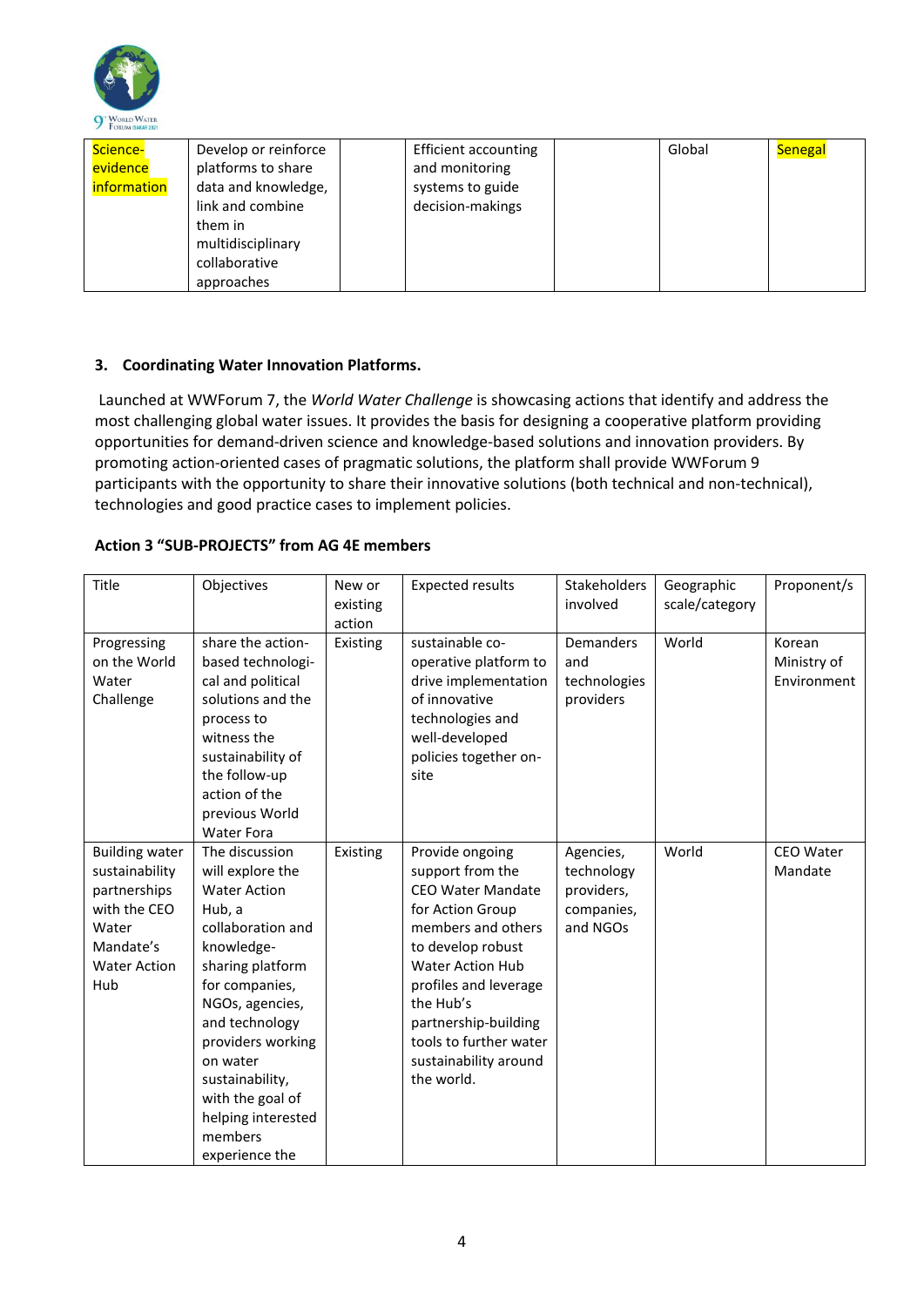

|                                                                                                                                                    | benefits of the                                                                                                                             |          |                                                                                                                                                                                                                                                                                                                                                                                                                                                                                                                                                                                                |                                       |                                                                          |
|----------------------------------------------------------------------------------------------------------------------------------------------------|---------------------------------------------------------------------------------------------------------------------------------------------|----------|------------------------------------------------------------------------------------------------------------------------------------------------------------------------------------------------------------------------------------------------------------------------------------------------------------------------------------------------------------------------------------------------------------------------------------------------------------------------------------------------------------------------------------------------------------------------------------------------|---------------------------------------|--------------------------------------------------------------------------|
|                                                                                                                                                    |                                                                                                                                             |          |                                                                                                                                                                                                                                                                                                                                                                                                                                                                                                                                                                                                |                                       |                                                                          |
| Endogenous<br>knowledge of<br>existing<br>projects for<br>strengthening<br>education and<br>public policies<br>for<br>responsible<br>use of water. | Hub.<br>Development of<br>the Knowledge /<br>Innovation -<br><b>Public Policy</b><br>interface                                              | Existing | Complementarity in<br>the contributions of<br>ALL stakeholders in a<br>project (beneficiary<br>populations (young<br>people and women in<br>priority),<br>administrative<br>authorities and<br>elected politicians,<br>local officials, etc.).<br>Holistic vision of<br>development for a<br>construction in this<br>sense<br>Strengthening equity,<br>gender, governance<br>environmental<br>compliance<br>Anchoring<br>populations by<br>creating employment<br>in rural areas and<br>combating migration<br>consideration of food<br>security together<br>with health and<br>hygiene issues |                                       | Intercultural<br>Network for<br>Developmen<br>t and Peace<br>(INDP)      |
| Water<br><b>Education and</b><br>Culture as key<br>tools for<br>water security<br>in Latin<br>America and<br>the Caribbean                         | Assess and<br>analyze existing<br>efforts to raise<br>human capacities<br>at the local,<br>national and<br>regional level in,<br>to develop | Existing | New education tools<br>at all levels while<br>highlighting the<br>important role of<br>indigenous<br>knowledge and<br>practices in water<br>management, while<br>considering gender<br>aspects and the<br>involvement of<br>youth.                                                                                                                                                                                                                                                                                                                                                             | Latin America<br>and the<br>Caribbean | <b>UNESCO</b><br>Montevideo,<br>Centres and<br>Chairs                    |
| Lessons learnt<br>from Local<br>Demonstratio<br>n                                                                                                  | Propose local<br>experiences<br>which could be<br>replicated in<br>other areas                                                              | Existing | <b>Good Practices using</b><br>innovations with high<br>engagement of local<br>stakeholders                                                                                                                                                                                                                                                                                                                                                                                                                                                                                                    | Senegal                               | Institut de<br>Recherche<br>pour le<br>Développem<br>ent                 |
| Young<br>innovators<br>and<br>entrepreneurs                                                                                                        | Encourage<br>students and<br>young<br>professionals'<br>engagement in<br>the water sector                                                   | New      | strengthened<br>integration of youth<br>in the water<br>innovation,<br>governance and<br>management                                                                                                                                                                                                                                                                                                                                                                                                                                                                                            |                                       | International<br>Youth<br>Council<br>Philipinas,<br>Inc. /<br>Philippine |